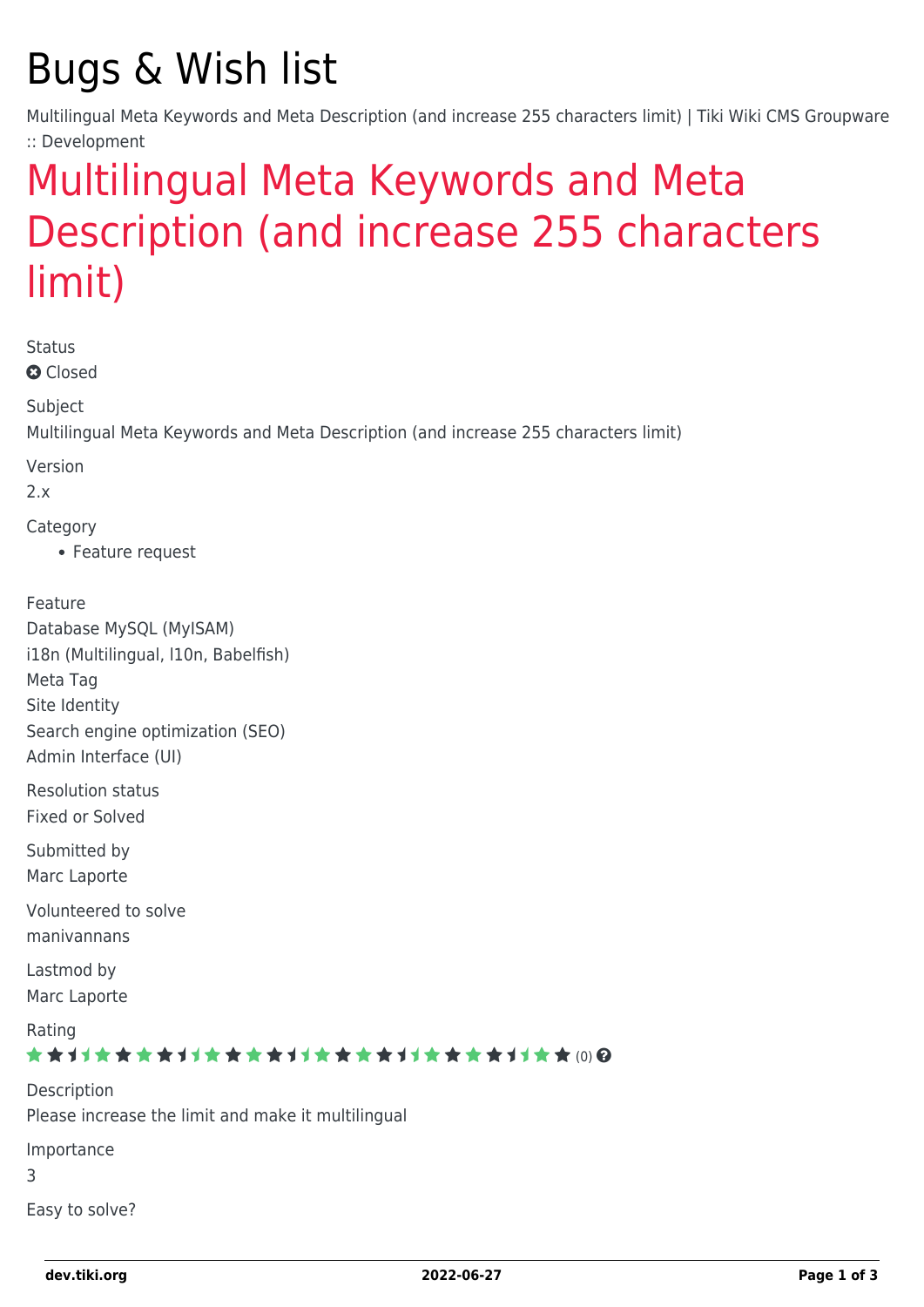Priority 24 Demonstrate Bug (Tiki 19+) Please demonstrate your bug on show2.tikiwiki.org Version: trunk ▼ [Create show2.tikiwiki.org instance](#page--1-0) Ticket ID 276 Created Wednesday 29 June, 2005 14:16:43 GMT-0000

LastModif Thursday 30 September, 2021 07:23:16 GMT-0000

### **Comments**



by Unknown

8

[Damian Parker](https://dev.tiki.org/user23) 01 Jul 05 19:58 GMT-0000

Little point as common search engines ignore anything after 255 characters anyway.



#### [Bernard Sfez / Tiki Specialist](https://dev.tiki.org/user11581) 30 Sep 21 07:39 GMT-0000

As per Tiki23 we have multilingual keywords (multilingual meta-tags <https://doc.tiki.org/Search-engine-optimization>) and I tried with 530 that were saved. This said...

[https://webmasters.stackexchange.com/questions/17740/whats-the-maximum-length-of-t](https://webmasters.stackexchange.com/questions/17740/whats-the-maximum-length-of-the-meta-keywords-tag) [he-meta-keywords-tag](https://webmasters.stackexchange.com/questions/17740/whats-the-maximum-length-of-the-meta-keywords-tag) ;-)

### Attachments

| filename                     | created | hits | comment | version | filetype |
|------------------------------|---------|------|---------|---------|----------|
| No attachments for this item |         |      |         |         |          |